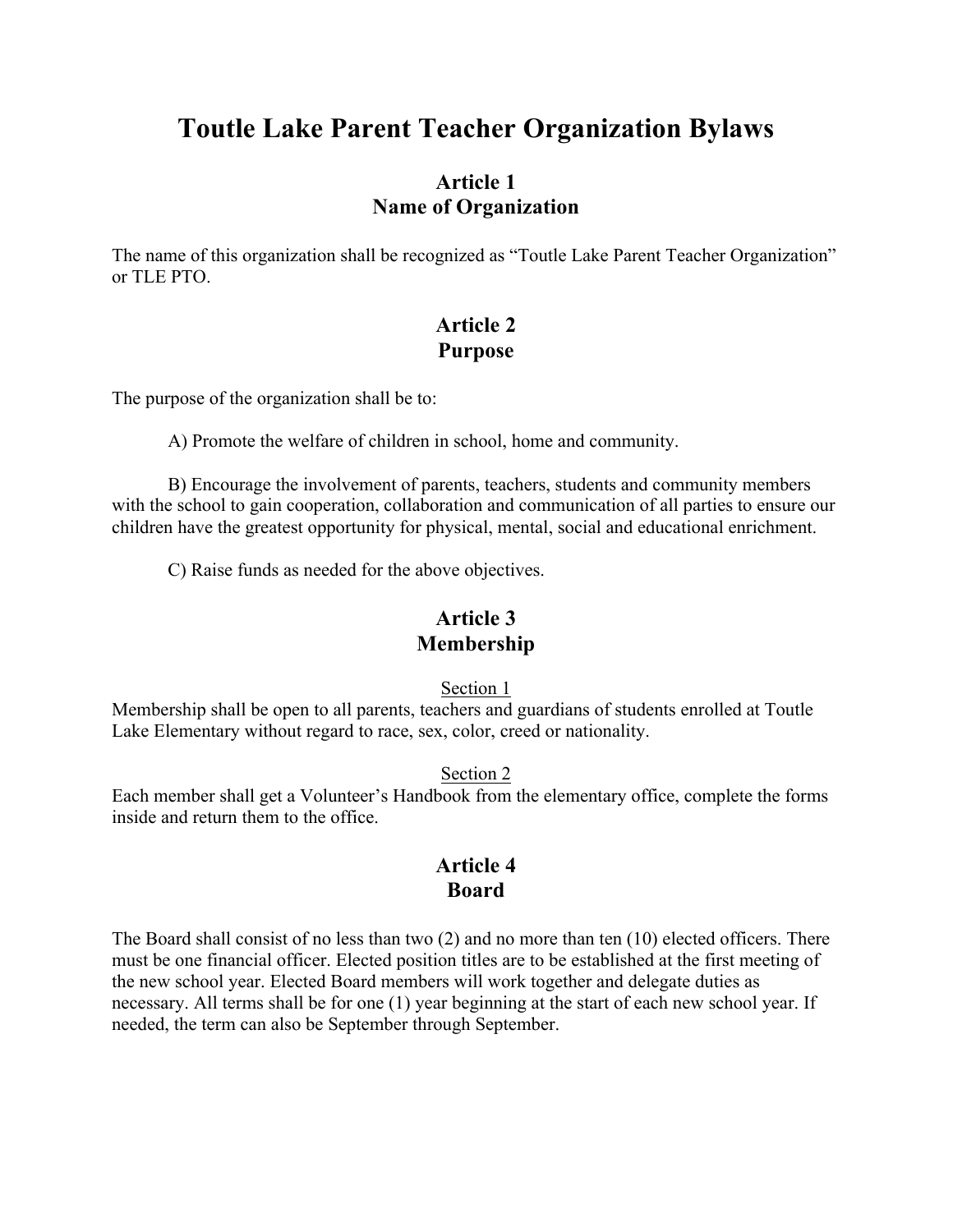# **Article 5 Officers**

### Section 1

There will be no less than two (2) and no more than ten (10) Board members elected.

### Section 2

Officers, members and volunteers will not be compensated for being a part of the TL PTO

Duties of the Board

- Attend monthly PTO meetings
- Promote PTO events
- Maintain the PTO Facebook page
- Attend and support PTO functions
- Be aware of new fundraising opportunities
- Take minutes at PTO meeting
- Provide copies of the meeting minutes in a timely manner
- Notify all PTO Board members of date, time, and place of all meetings
- Maintain and distribute PTO Board member contact information
- Distribute PTO newsletters, promotions, and information
- Follow the PTO Code of Ethics

Duties of Financial Officer

- Receive all monies of the PTO
- Keep an accurate record of receipts and expenditures
- Disburse funds only as authorized by the PTO Board
- Present a statement of accounts at every meeting of the PTO
- Prepare the PTO budget for approval at the Fall meeting
- Be present at all meetings of the PTO and the PTO Board
- Attend and support all PTO functions
- Update bank account signers at the beginning of each school year when needed

A cash box will be established by the treasurer for each approved PTO event. The treasurer can take up to \$500.00 petty cash no sooner than 1 week before the event and must redeposit it with event profits within 1 week after the event.

### Section 3

A) All Board members will conduct themselves in a professional manner. All PTO Board members and volunteers must read and sign the PTO Code of Ethics. All Board members will perform duties as described in these bylaws. Any Board member who is not in compliance will be given a written warning from the Board. If the Board member's conduct continues then they may be removed from office per Article 5, Section 4, B.

B) Any Board member may be given a written warning of noncompliance and/or removed from office by a majority vote of the Board.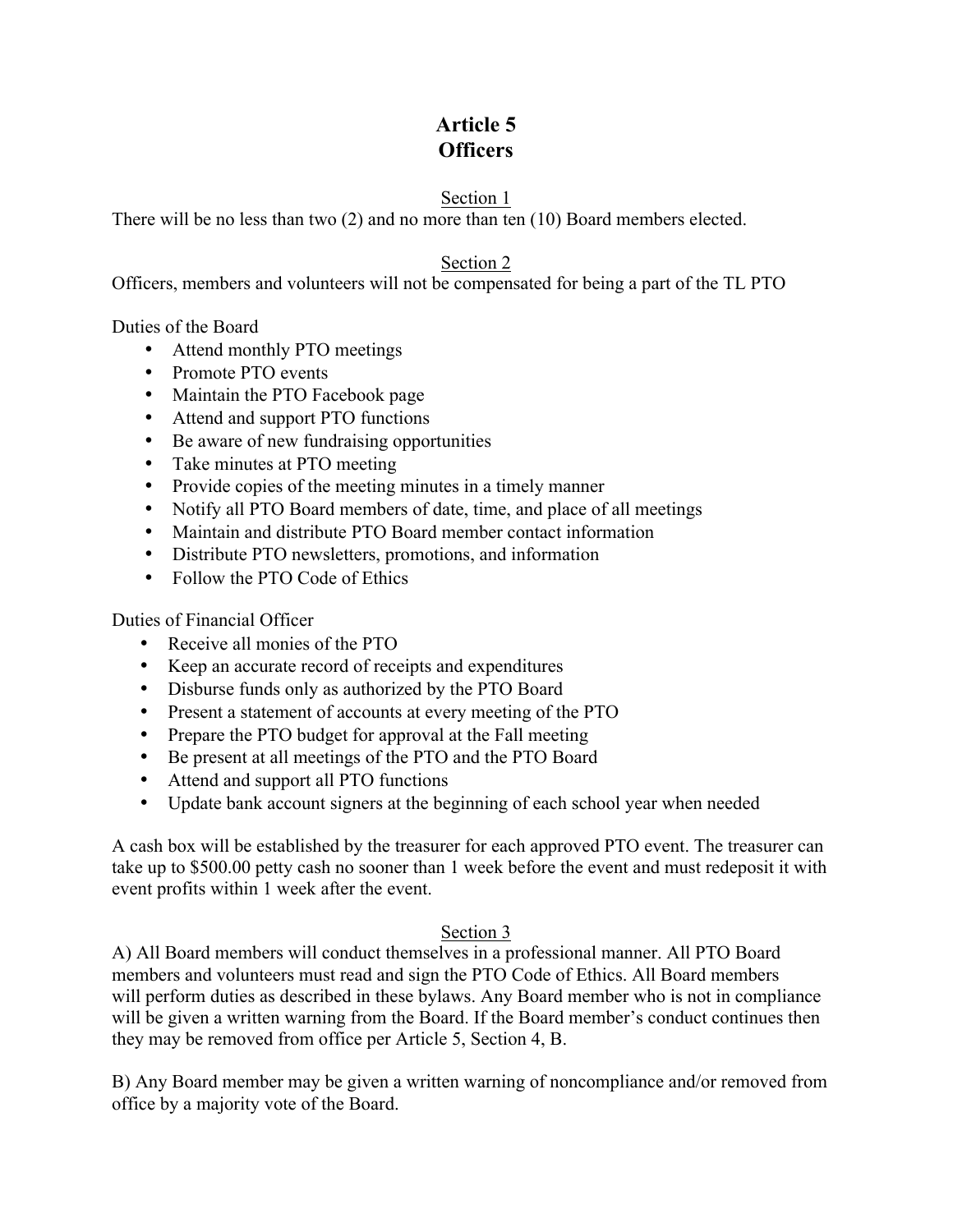Complaints about a Board member's performance or conduct can be submitted to the Board for review.

C) Any Board member can resign by filing a written resignation with the Board. At this time, the PTO Board will announce that the position is available and written or verbal nominations will be taken for an amount of time specified by the Board. Voting for the position will be at the next monthly meeting.

# **Article 6 Elections**

### Section 1

Nominations for new PTO Board members will be opened at first meeting of the new school year.

The floor will be open for written or verbal nominations at the first meeting of the new school year. The elections of new Board members will be at the second meeting of the new school year and you must be present to accept office or present the Board with a letter stating why you can't be there and whether you will accept or decline if voted for an office.

The exiting Financial Officer will train the incoming Financial Officer before the next meeting. The exiting Board members must turn over all paperwork that needs to be kept for records no later than the conclusion of the next meeting.

# **Article 7 Committees**

Committees for PTO Events may be created by the Board when it is deemed necessary to do so. At least one Board member must be on the committee. The Board will then ask for volunteers. The term will be for the duration of the event.

### **Article 8 Meetings**

### Section 1

The dates and times of the following month's meeting will be announced at the previous month's meeting. For example, the October meeting will be set at the September meeting. There shall be a minimum of 4 monthly meetings during the school year.

### Section 2

There shall be at least two (2) Board members present at every monthly meeting. This excludes committee meetings.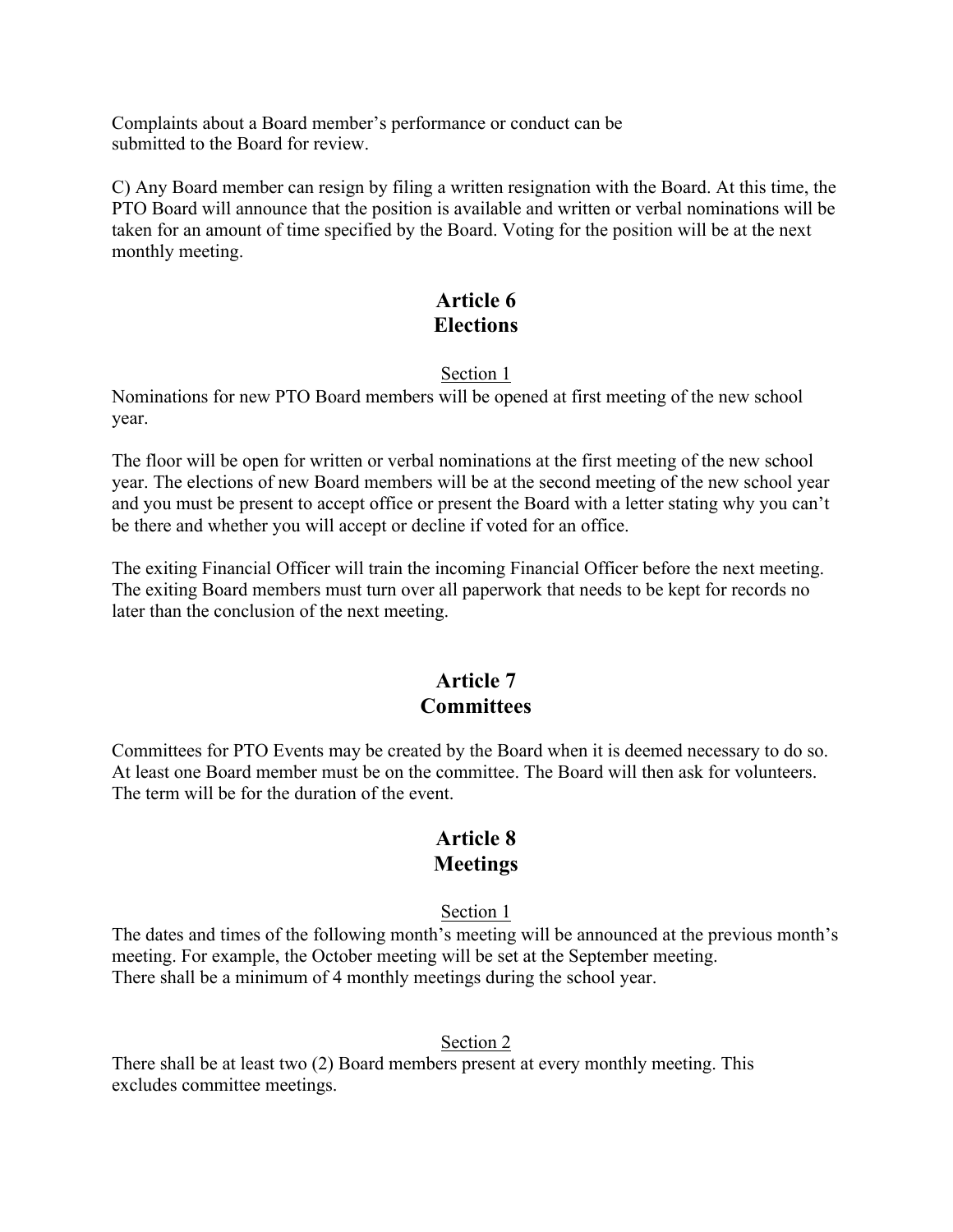#### Section 3

All requests approved by the Board will be announced at the next monthly meeting. The Board will give the details and ask for a motion to vote. All motions must be seconded. If there is no second then the matter will be denied. If it is seconded, there will be open discussion about that request. The Board will end the discussion and call for a vote on

the issue. Voting will be done by a show of hands - majority vote approves proposal.

#### Section 4

Any person associated with PTO will conduct themselves in a professional manner at meetings and events. Any person who isn't complying will be given a written warning from the Board. If the person's conduct continues then it will be brought to attention at the next monthly meeting and a vote will be held on whether to ask the person not to attend future PTO meetings or volunteer at future PTO functions with the understanding that they may return when willing to follow these bylaws. Please refer to the PTO Code of Ethics for standing expectations.

# **Article 9 Financial Administration**

#### Section 1

The fiscal year shall begin September  $1<sup>st</sup>$  and end August 31 $<sup>st</sup>$ .</sup>

#### Section 2

All financial records are open for review. A current ledger will be maintained by the Financial Officer and brought to every monthly meeting. A financial audit shall be conducted by the Board when:

a) The Board has deemed it necessary.

b) The office is changed during the year.

If any discrepancies are found, an accountant will be hired as a neutral  $3<sup>d</sup>$  party to check the PTO's findings. If the 3rd party also finds discrepancies then the Financial Officers will be immediately dismissed from office. If any monies are owed by the treasurer they will be repaid to the PTO no more than 30 days after the audit. If monies owed are not repaid within the allotted time then legal action will be taken.

#### Section 3

The PTO will require the signature of the financial officer or bank authorized Board members to sign for all disbursements from the TL PTO checking account.

#### Section 4

No reimbursements will be issued without pre-approval. The Financial Officer has the authority to issue reimbursements when the appropriate form has been approved by the Board and signed by 2 PTO members.

#### Section 5

Students cannot handle any PTO monies unless otherwise authorized by the Board. Teachers can handle money when they are "off the clock".